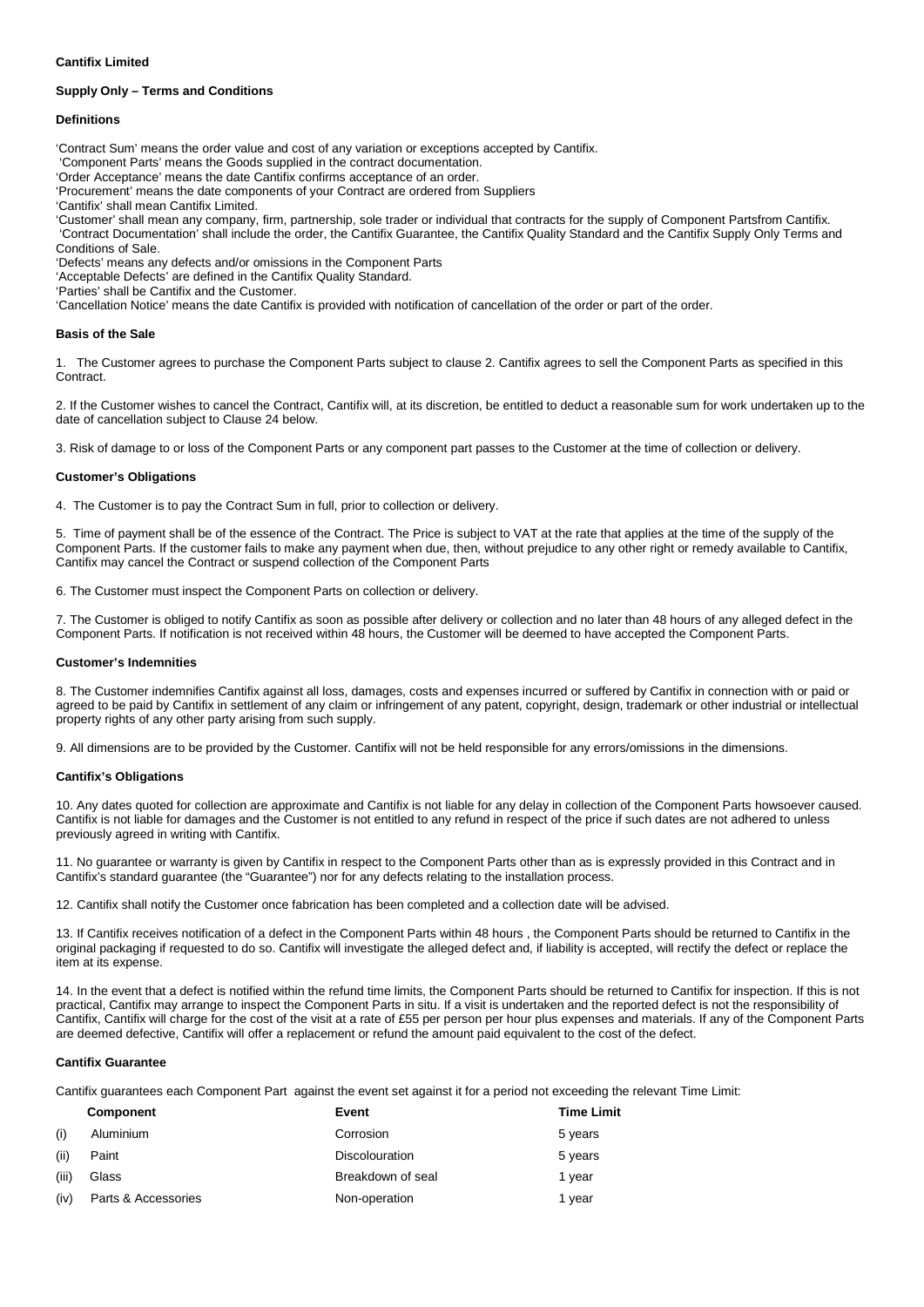## **Limitation of Liability**

15. The liability of Cantifix under this contract and under the guarantee is subject to the following conditions :

- (i) The Guarantee given by Cantifix is strictly subject to the provisions and limitations on liability below and also to :
	- a) a claim being received by Cantifix in writing within the relevant Time Limit such claim specifying the nature of the claim;
	- b) regular maintenance of the component parts by the customer;
	- c) for any claim arising from defects relating to the installation of the products / component parts.
- (ii) The relevant Time Limits shall run from the date of delivery/collection of the order.
- (iii) If a claim is properly made within the relevant Time Limit, Cantifix shall use its best endeavours at its option, to either (a) replace the Component part free of charge, or (b) refund such amount of the price as the Customer has paid to Cantifix (excluding transport).
- (iv) Cantifix shall be given a reasonable period of time from the date of the written notice of claim to comply with any obligations it may have under this Guarantee.
- (v) If any part of this Guarantee is deemed invalid, illegal or unenforceable in any respect, the validity, legality and enforceability of the remaining provisions shall not in any way be affected or impaired thereby.
- (vi) This Guarantee is deemed to be part of the Contract, and the Contract and this Guarantee will be construed as a single document.
- (vii) This Guarantee is issued in favour of the Customer or as directed by the Customer and is not transferable.
- (viii) Cantifix shall be under no liability whatsoever:

- In respect of any defect arising from fair wear and tear, wilful damage or negligence other than on the part of Cantifix, failure to follow Cantifix's instructions, misuse or alteration or repair of the Component Parts or for any minor imperfections in the Component Parts which are inherent in the handling and manufacturing of the Component Parts;

- For any indirect, special or consequential loss or for any damage to, loss of, or costs in respect of anticipated profits, revenues, goodwill or business opportunities or the Customer's time whether by reason of any representation (unless fraudulent), or any implied warranty, condition or other term, or any duty of common law, or under express terms of this Contract and the Guarantee or otherwise; or

- If the price has not been paid in full by the due date for payment.

- For any claims arising from incidents relating to Nickel Sulphide inclusion (NIS). NIS is a naturally occurring phenomenon in toughened glass. Heat soaking will reduce the risk of NIS but cannot guarantee to eliminate it completely. Any glass breaking as a result of NIS will not be considered a defect.

(ix) The limit of Cantifix's liability to the Customer in respect of any claim will be limited to the total amount of the Contract Sum.

(x) Cantifix shall not be liable to the Customer or be deemed to be in breach of any obligation to the Customer under this Contract or otherwise by reason of any delay in performing or any failure to perform any of Cantifix's obligations in relation to the Component Parts if the delay or failure is due to any cause beyond Cantifix's control (a "Force Majeure Event").

(xi) Apart from the Guarantee no other warranty or representation is given or made in relation to the Component Parts and all statutory, implied or other warranties and representations (including without limitation any as to qualify, fitness for purpose or due care and skill) are expressly excluded to the fullest extent permitted by law.

(xii) Nothing in this clause excludes or restricts the liability of Cantifix for any death or personal injury arising from the negligence of Cantifix.

#### **Dispute Resolution**

16. If a dispute arises between the parties, in the first instance, the Customer should advise Cantifix, in writing or by email, of the exact nature of the dispute. If the dispute is not resolved, the matter should then be referred to a Director of Cantifix in writing or by email.

17. If informal negotiations do not settle the dispute, either party has the right to instigate a claim in the relevant English Court.

#### **General**

18. All notices and other communications that may be given under this Contract shall be in writing and shall be deemed to have been given if (a) hand delivered; or (b)if sent by first class post to the registered office of Cantifix, 3 days after posting; or (c) if by fax or email, on receipt of a legible report confirming transmission to the correct fax number or email address; or d) at such address and in such a manner as may be notified by either party to the other from time to time.

19. All variations to this Contract must be agreed by Cantifix. The terms and conditions contained in this Contract and the Guarantee apply to variations to the Contract.

20. If any part of any provision of this Contract is held by any competent authority to be invalid or unenforceable in whole or in part, the validity of the other provisions and the remainder of the provision in question shall not be affected.

# **Unwanted Purchases**

21. The Customer is required to check the dimensions of the project address for access (including doors, corridors, stairs and alleyways) before placing an order. Cantifix are unable to take responsibility for unwanted purchases for any reason other than a defect.